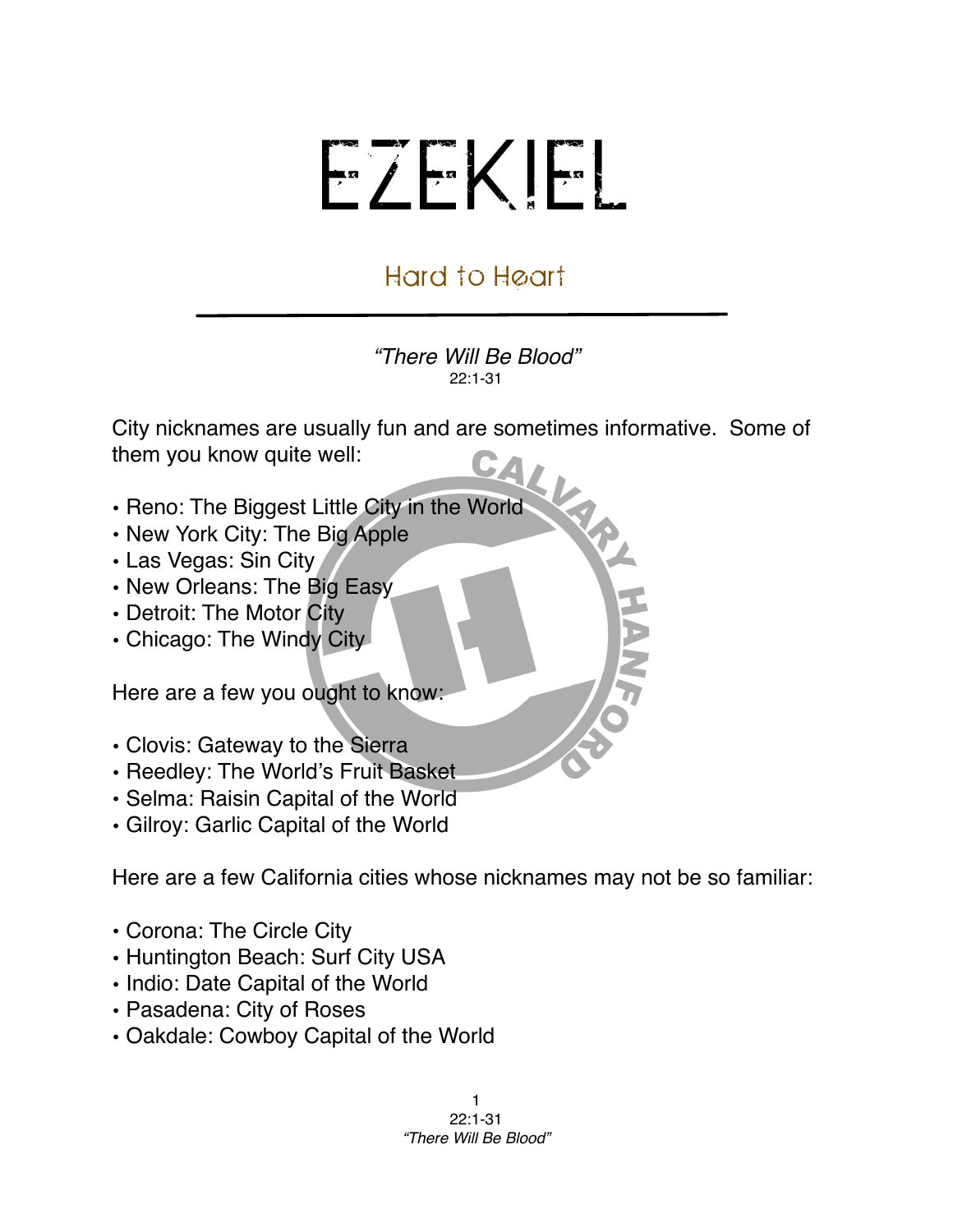Sixth century Jerusalem had earned a nickname. It was given to her by God. You see it in verse two, "The Bloody City." "Blood," or "bloody" is mentioned in verses 2, 2, 4, 6, 9, 12 & 13.

Chapter twenty-two is an indictment against, and a description of, the violence and vileness of Jerusalem. We need to keep it in the context of God's impending judgment upon His covenant people for violating the Mosaic Law, but we can also draw some timeless moral lessons for ourselves.

Ezekiel 22:1 Moreover the word of the Lord came to me, saying,

Ezekiel 22:2 "Now, son of man, will you judge, will you judge the bloody city? Yes, show her all her abominations!

Ezekiel 22:3 Then say, 'Thus says the Lord God: "The city sheds blood in her own midst, that her time may come; and she makes idols within herself to defile herself. Ezekiel 22:4 You have become guilty by the blood which you have shed, and have defiled yourself with the idols which you have made. You have caused your days to draw near, and have come to the end of your years; therefore I have made you a reproach to the nations, and a mockery to all countries.

Ezekiel 22:5 Those near and those far from you will mock you as infamous and full of tumult.

The prophet Nahum had referred to the godless city of Nineveh, capital of Assyria, as "a bloody city." Ezekiel was instructed to refer to Jerusalem by the same nickname.

Before I met the risen Savior, I could have gone by any one of several nicknames: Drunkard, Doper, Profane Person, Liar, Thief. So could many of you have gone by some pretty awful nicknames.

Then I got saved! I was a new creation in Jesus Christ. I received new nicknames. I was a Christian, a Believer, Born-Again.

How sad it is for someone delivered so powerfully, so wonderfully, so miraculously, to return to those same works of the flesh and regain the old nicknames. **Don't do it!**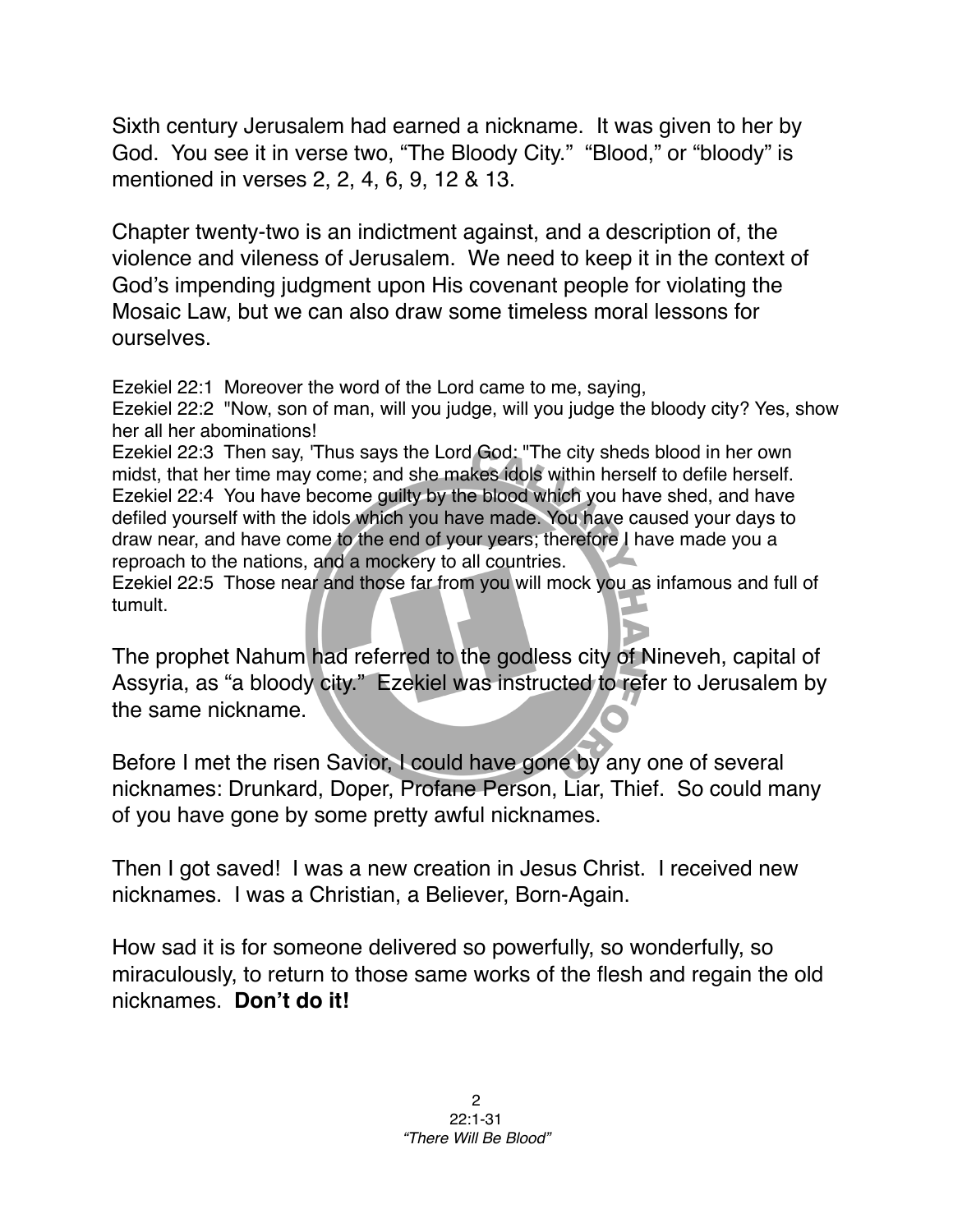In verse five we read that the Israelites would be mocked. We sometimes forget that the nation of Israel was to be evangelistic. They were to expose the other nations and peoples of the world to the wonder of God's love. Instead of affecting the world, they became affected by it, infected by it. The watching world could do nothing but hold them in derision and "mock" them.

Ezekiel 22:6 "Look, the princes of Israel: each one has used his power to shed blood in you.

Ezekiel 22:7 In you they have made light of father and mother; in your midst they have oppressed the stranger; in you they have mistreated the fatherless and the widow. Ezekiel 22:8 You have despised My holy things and profaned My Sabbaths.

Ezekiel 22:9 In you are men who slander to cause bloodshed; in you are those who eat on the mountains; in your midst they commit lewdness.

Ezekiel 22:10 In you men uncover their fathers' nakedness; in you they violate women who are set apart during their impurity.

Ezekiel 22:11 One commits abomination with his neighbor's wife; another lewdly defiles his daughter-in-law; and another in you violates his sister, his father's daughter. Ezekiel 22:12 In you they take bribes to shed blood; you take usury and increase; you have made profit from your neighbors by extortion, and have forgotten Me," says the Lord God.

The leaders were held accountable. The leaders had deliberately violated the specific commands of the Mosaic Law:

- They had misused their position to have people executed unjustly (see Exodus 20:13).
- They treated their own parents with contempt, ignoring the rightful respect and honor due to them (see Exodus 20:12).
- Strangers were oppressed and they did nothing about it (see Exodus 22:21).
- They took advantage of those without any to defend the, the orphans and widows (see Exodus 22:22-24).
- They despised the holy things of God and His Sabbaths (see Exodus 20:8).
- Their government encouraged murder based on slanderous accusations (see Leviticus 19:16).
- They participated in pagan religious rituals (see Deuteronomy 12:1-3).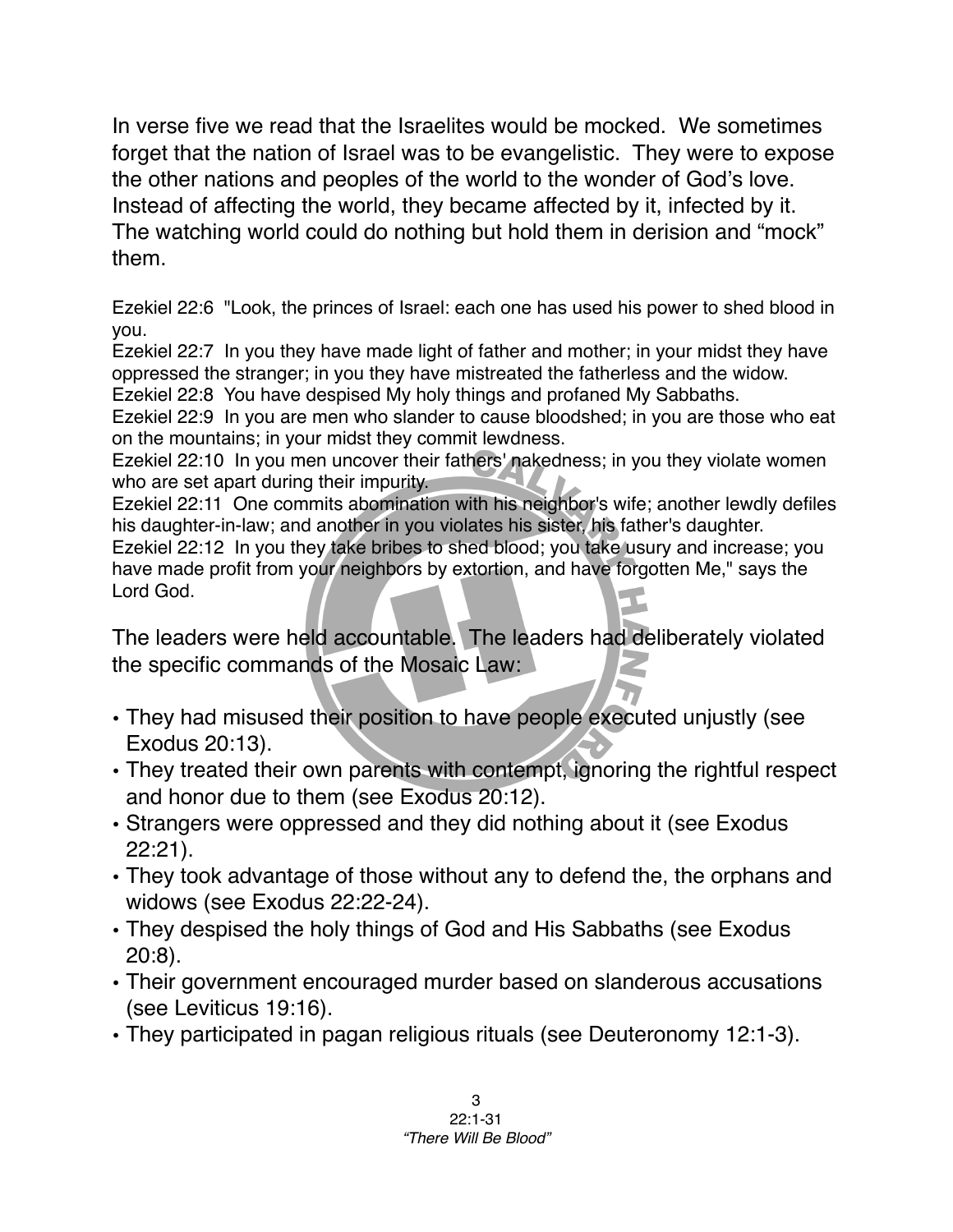- They engaged in all manner of sexual perversion (see Leviticus 20:10-21).
- They employed bribery (see Deuteronomy 7:25), and exorbitant taxes and interest rates (see Deuteronomy 24:6 & 10-12).

Those were just examples. The real problem, the root issue, was they had "forgotten Me," meaning God.

It wasn't a lapse of remembrance. It was them saying to God, "Forget You!" Earlier we've seen how the Jews in general felt they were ultimately safe because they were God's elect nation. The leaders felt doubly secure because, after all, they were the cream of the crop, weren't they?

Leadership in God's economy is always servanthood. It doesn't give you a kind of spiritual ʻdiplomatic immunity' to violate God's precepts and principles. If anything these guys ought to have kept the Law better than those they were called upon to serve.

Leadership has its privileges. In the Christian scheme of things, the privilege is to share the sufferings of Jesus and to stoop to serve others.

Ezekiel 22:13 "Behold, therefore, I beat My fists at the dishonest profit which you have made, and at the bloodshed which has been in your midst. Ezekiel 22:14 Can your heart endure, or can your hands remain strong, in the days when I shall deal with you? I, the Lord, have spoken, and will do it. Ezekiel 22:15 I will scatter you among the nations, disperse you throughout the countries, and remove your filthiness completely from you. Ezekiel 22:16 You shall defile yourself in the sight of the nations; then you shall know that I am the Lord." '"

Although the Jews would come back for a time after the Babylonian captivity, from the time of Ezekiel forward it is accurate to say they have been dispersed "throughout the countries." It was for their own good, to discipline them.

God's techniques may sound harsh. Destruction, captivity, dispersion. Was He being unduly harsh?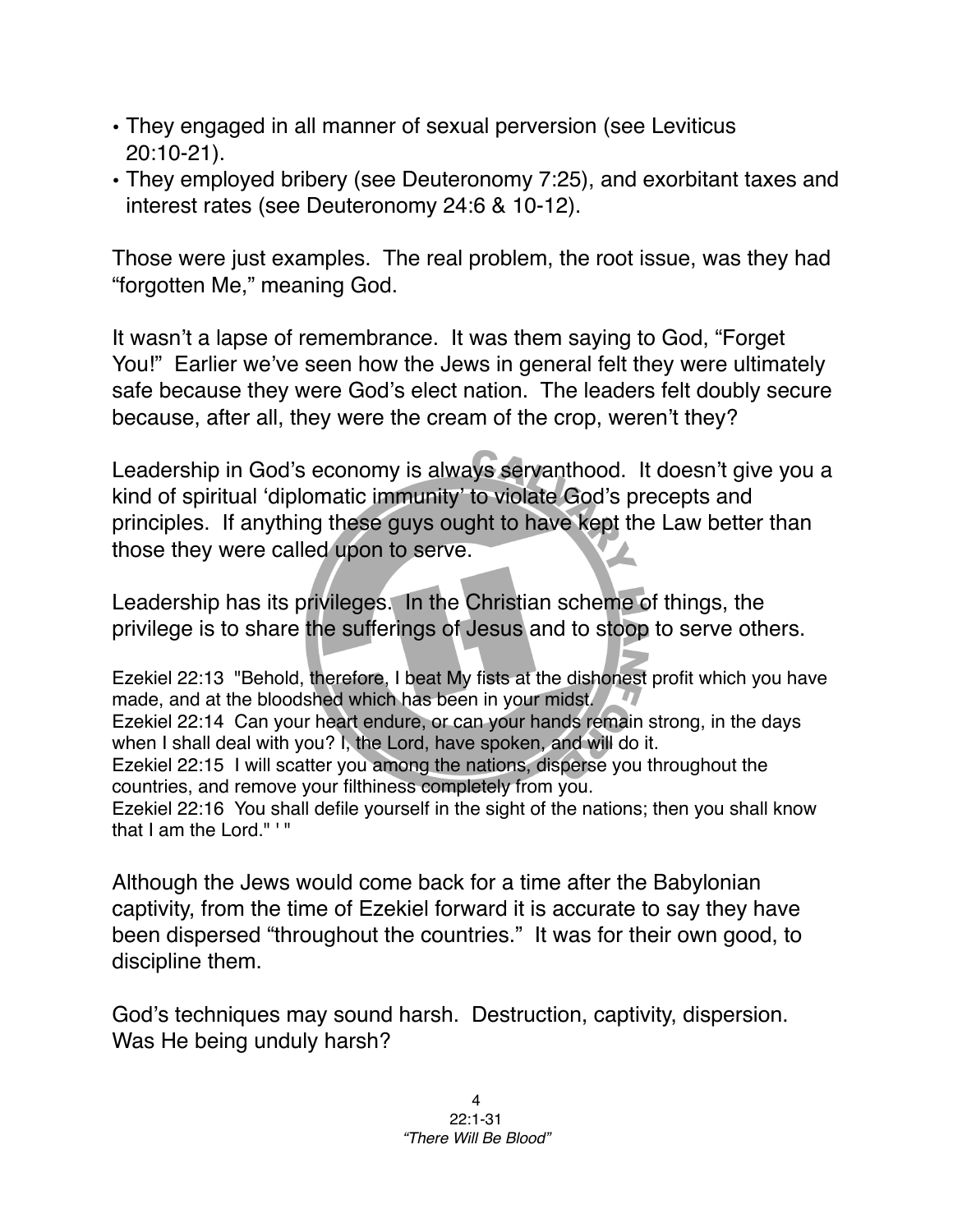Let's put it into perspective. Think of yourself raising your kids. Isn't hard at times to discover the appropriate discipline? Beyond the normal things, like saying "No," and spanking, and time-out, it gets dicey. Still, as parents we put our best effort into properly disciplining our kids for the best result for them.

Let's trust that God knew the best disciplines for Israel and that He does for us, too. When we are in times of discipline, let's see them as God's severe mercies, designed to draw us either closer to, or back to, Him.

It's been a while since we had an illustration so here comes one.

Ezekiel 22:17 The word of the Lord came to me, saying,

Ezekiel 22:18 "Son of man, the house of Israel has become dross to Me; they are all bronze, tin, iron, and lead, in the midst of a furnace; they have become dross from silver.

Ezekiel 22:19 Therefore thus says the Lord God: 'Because you have all become dross, therefore behold, I will gather you into the midst of Jerusalem.

Ezekiel 22:20 As men gather silver, bronze, iron, lead, and tin into the midst of a furnace, to blow fire on it, to melt it; so I will gather you in My anger and in My fury, and I will leave you there and melt you.

Ezekiel 22:21 Yes, I will gather you and blow on you with the fire of My wrath, and you shall be melted in its midst.

Ezekiel 22:22 As silver is melted in the midst of a furnace, so shall you be melted in its midst; then you shall know that I, the Lord, have poured out My fury on you.' "

"Dross" is the waste product taken off molten metal during smelting. God was going to use Babylon, it's invading armies, as His smelter, and the Jews would be left wasted.

Lots of fire is in the future for the human race:

- The Great Tribulation that is coming upon the world is a fiery judgment.
- While the Great Tribulation is unfolding on the earth, resurrected and raptured believer from the church age will have their works tried by fire.
- After Jesus returns, and after the one-thousand year kingdom of Heaven on the earth, all the nonbelievers from all time will face the Great White Throne Judgment resulting in being cast alive for eternity in the Lake of Fire.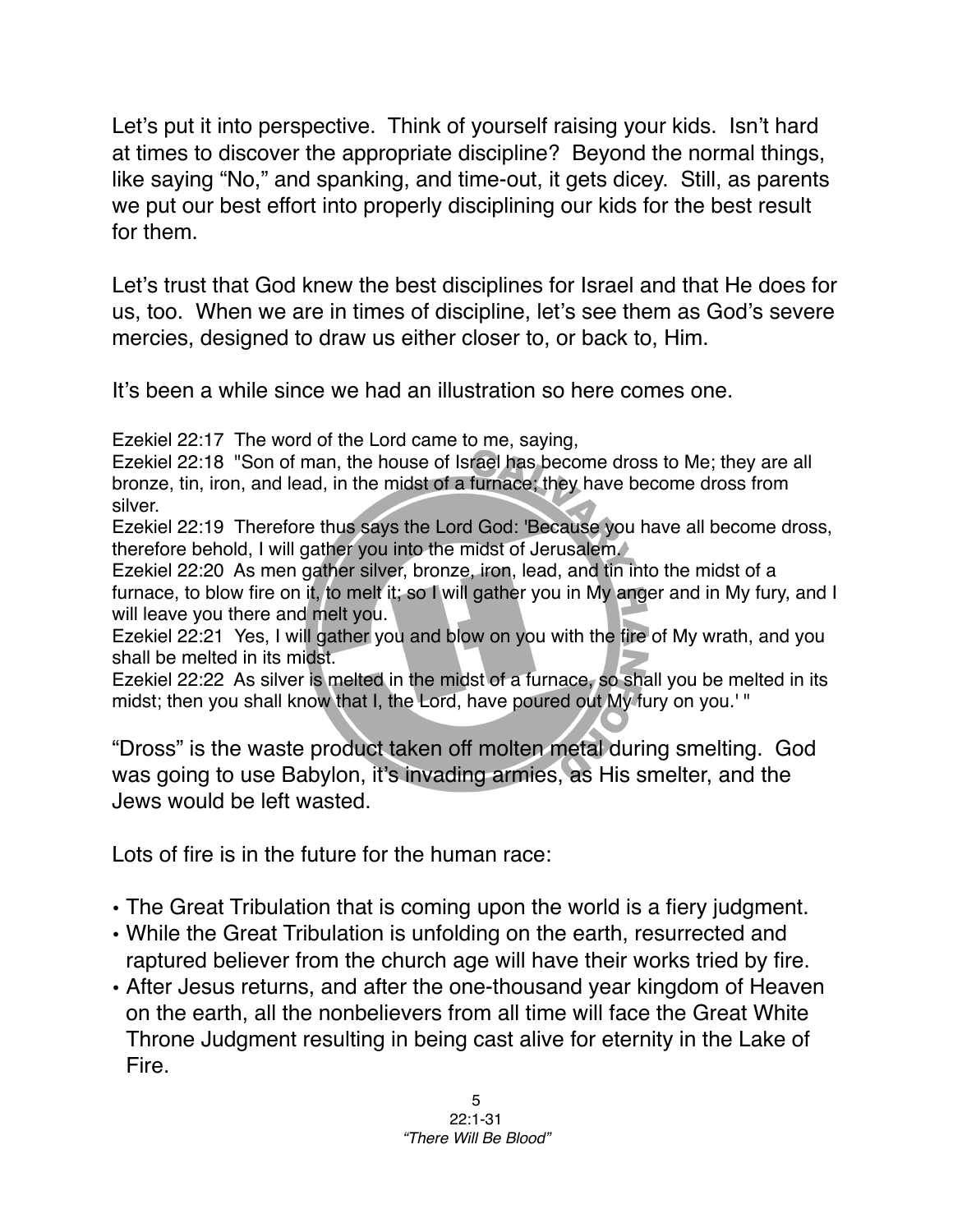• Then the heavens will be dissolved as by fire and God will create new heavens and a new earth for believers to enjoy forever.

Meantime we face fiery trials, do we not, that refine us. In our case, God sees us as gold needing the dross removed.

The Jews were a people identified with their land and their city. God would treat the land as an extension of them. It, too, would undergo a kind of judgment.

Ezekiel 22:23 And the word of the Lord came to me, saying, Ezekiel 22:24 "Son of man, say to her: 'You are a land that is not cleansed or rained on in the day of indignation.'

This would seem to indicate a drought upon the land, especially during the years of Babylonian captivity.

God had laid a lot of blame on the leaders. In the remaining verses of the chapter He spreads it out to everyone.

Ezekiel 22:25 The conspiracy of her prophets in her midst is like a roaring lion tearing the prey; they have devoured people; they have taken treasure and precious things; they have made many widows in her midst.

The false prophets demanded payment for the Word of God. It was OK to be supported in the ministry of a prophet, and the priests were cared for by offerings. But this was something different. This was withholding the Word until sufficient money was received. This was a con job and, besides, the prophecies were false.

Because of the false prophecies, men went to war, assured of God's victory, only to be killed and leave widows behind.

False prophesy and false teaching leads to death. It can still lead to real, physical death, as in the case of too many cult groups that end up committing mass suicide. But even short of that it is death to your spiritual growth and can keep others in a place of spiritual darkness leading to eternal death and separation from God.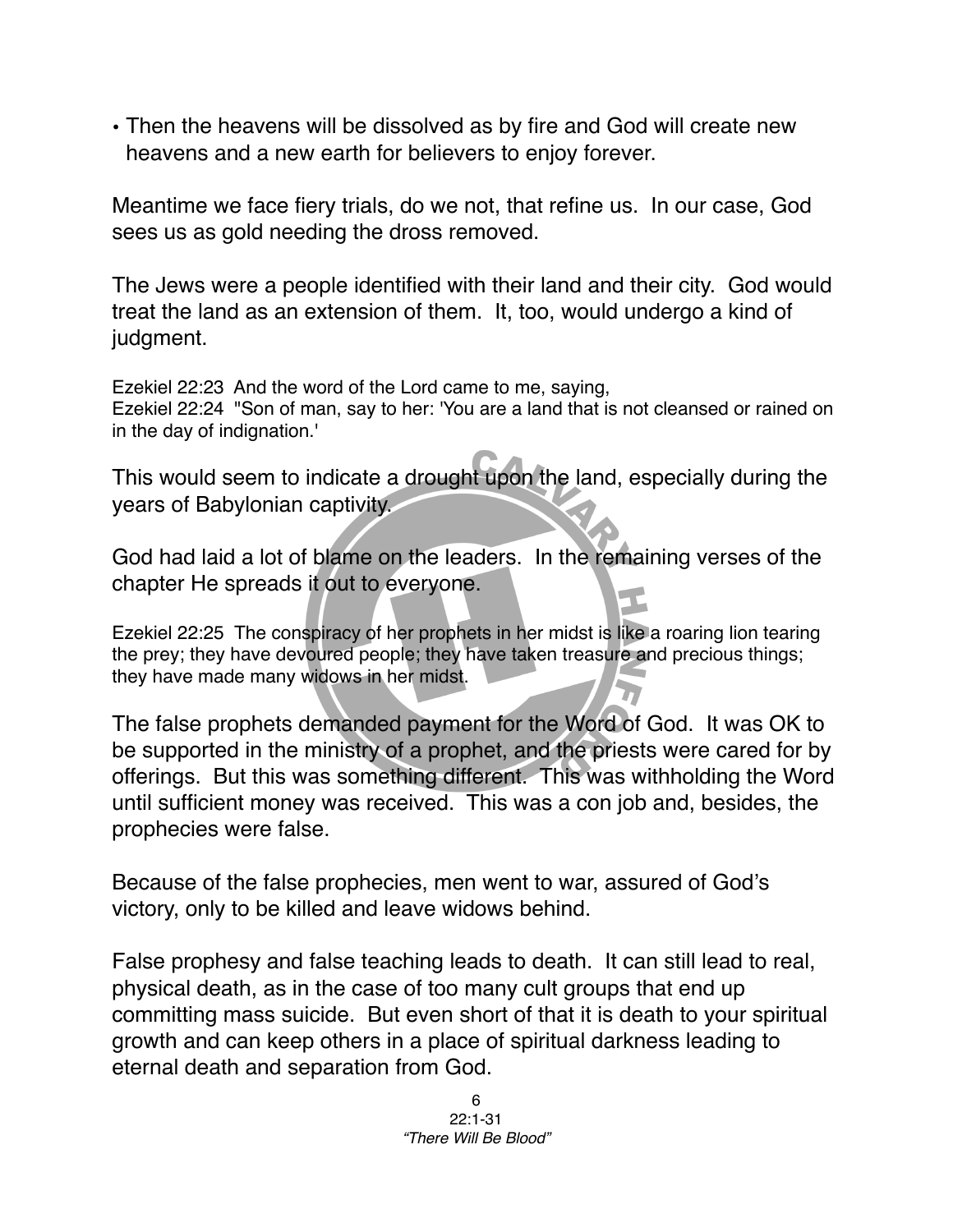Ezekiel 22:26 Her priests have violated My law and profaned My holy things; they have not distinguished between the holy and unholy, nor have they made known the difference between the unclean and the clean; and they have hidden their eyes from My Sabbaths, so that I am profaned among them.

The priests did not maintain separation from the world. They brought the world, with its ideas, ideals, and practices, into the Temple.

We always want to remain flexible, and we want to be contemporary. I admit it can be hard to draw the line. Give you an example: A lot of churches are introducing purely secular songs into their worship sets. The songs aren't evil, but they weren't written by believers for the Lord.

Someone I follow on Facebook was all excited because his church introduced a *Black Eyed Peas* song. It's mostly for the shock value, to be able to say there are no boundaries.

I'd say "No" to that. That is something very different from adopting a different style of music, or using a certain instrument.

I've reported before that a handful of popular preachers have started inserting cuss words and expletives undeleted in their sermons. Again, that is not necessary in order to be relevant.

Separation needs to be prayerfully maintained.

Ezekiel 22:27 Her princes in her midst are like wolves tearing the prey, to shed blood, to destroy people, and to get dishonest gain.

The "princes" are the leaders we already discussed earlier in the chapter. They are included here because God is listing everyone. We see in verse twenty-eight they were in cahoots with the false prophets.

Ezekiel 22:28 Her prophets plastered them with untempered mortar, seeing false visions, and divining lies for them, saying, 'Thus says the Lord God,' when the Lord had not spoken.

"Plastered them with untempered mortar" means they gave the princes a false spiritual credibility with the people by not being independent, by not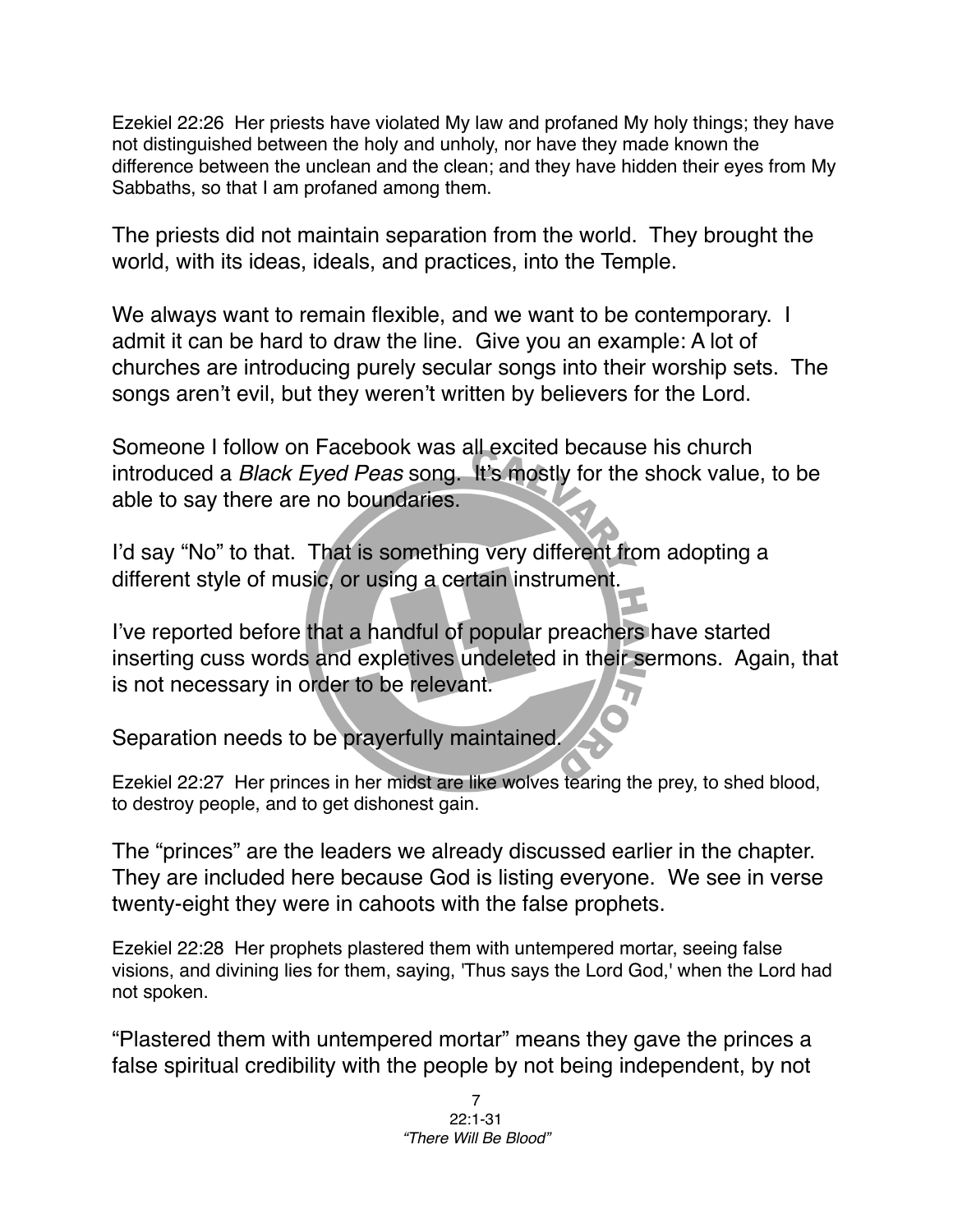speaking God's truth, by not holding them accountable. How often do you read in the Old Testament of a prophet coming to rebuke one of the kings? Not these guys.

Ezekiel 22:29 The people of the land have used oppressions, committed robbery, and mistreated the poor and needy; and they wrongfully oppress the stranger.

Like leader, like follower. The peeps followed the spiritual example of the priests and the social example of the princes, all of whom were bolstered by the prophets.

Ezekiel 22:30 So I sought for a man among them who would make a wall, and stand in the gap before Me on behalf of the land, that I should not destroy it; but I found no one.

If you've been a Christian any length of time you've heard someone, either in a prayer or a sermon, talk about "standing in the gap." The idea portrayed is to plug the spiritual void and thus deliver those you are ministering to.

I think that's a fine illustration; nothing wrong with it. In the case of sixth century Israel, there was "no one."

What about Jeremiah? Or Ezekiel? Technically, Jeremiah was in custody, and Ezekiel was in captivity.

What about someone in the remnant God would spare? I'd say that they realized their fellow Jews, those not part of the remnant, were not going to respond to the message of repentance.

You see, standing in the gap wasn't just taking upon yourself the pressure that was created by the breach. It was pointing out the breach, calling those responsible for it to repair it - in this case, through repentance. And that just was not going to happen.

Ezekiel 22:31 Therefore I have poured out My indignation on them; I have consumed them with the fire of My wrath; and I have recompensed their deeds on their own heads," says the Lord God.